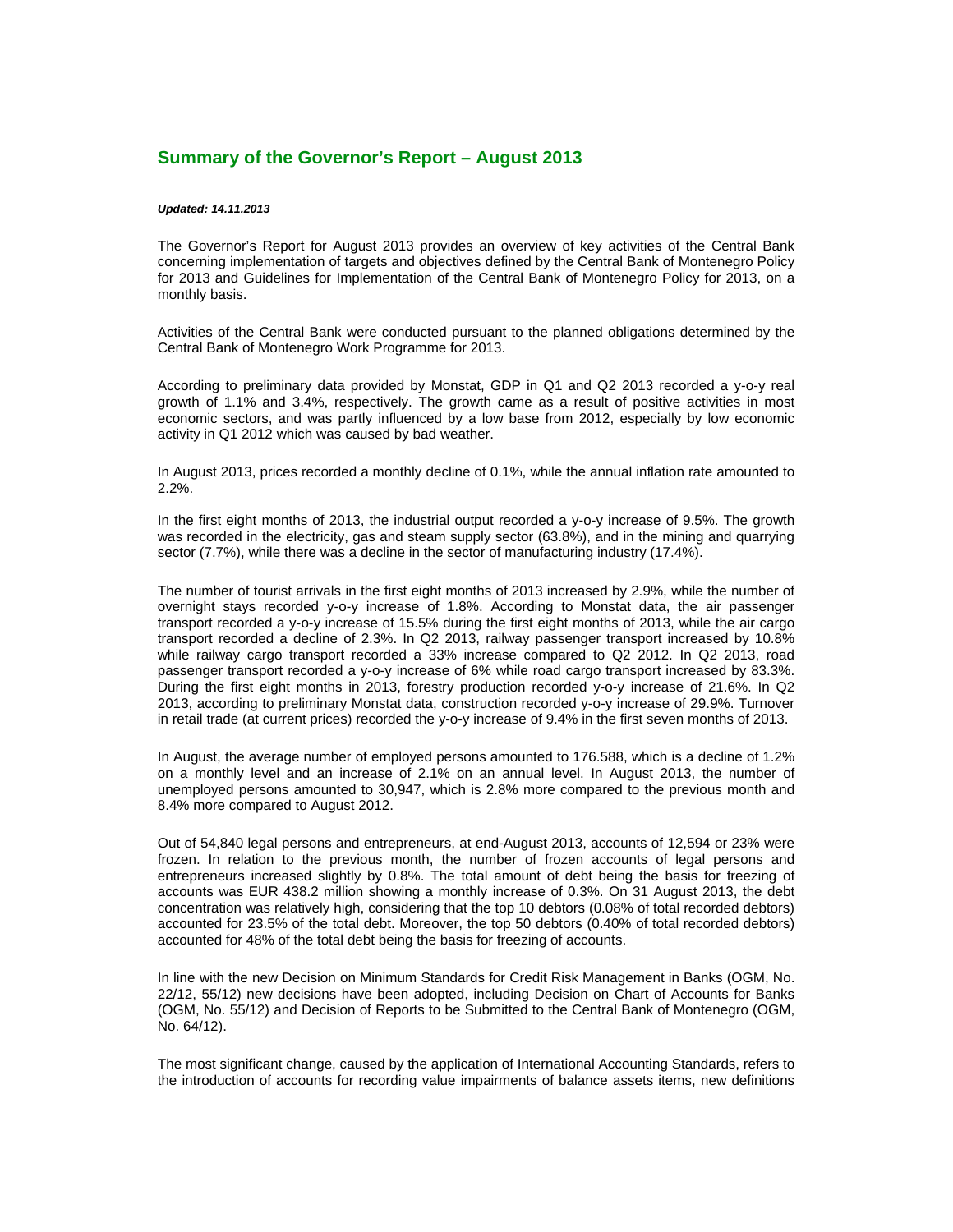of financial instruments and reclassification of balance positions in line with International Accounting Standards.

The data for 2009-2012 was revised in accordance with the abovementioned changes.

At end-August, total assets and liabilities increased by 8.6% compared to end-2012. In terms of the structure of aggregate balance assets of banks, total loans and other receivables make up the dominate share, which were 8.4% higher at end-August 2013 in relation to December. It is necessary to note that this increase was partially conditioned by the application of international accounting standards. In terms of the structure of liabilities, deposits make up the dominate share of 70.3%. At end-August 2013, deposits amounted to EUR 2,144.3 million, which is 3.3% more in relation to the previous month and 8.3% more compared to end-December. Out of the total amount of deposits with banks, household deposits accounted for EUR 1,218.1 million or 56.8%, while corporate deposits accounted for EUR 612.3 million or 28.6%. At end-August 2013, total capital of banks amounted to EUR 414 million, which is EUR 125.3 million (i.e. 43.4%) more in relation to end-2012.

In August, past due loans and other receivables\* amounted to EUR 561 million and declined by 2.3% in relation to the previous month. In August, non-performing loans and other receivables\* declined by 1.1% in relation to the previous month, which made up 17.4% of total loans and other receivables.

The weighted average lending effective interest rate (WALEIR) on new loans amounted to 9.33% in August 2013, showing a decrease of 0.05 percentage points on a monthly level and a decrease of 0.14 percentage points in relation to December 2012. The weighted average depositing interest rate (WADIR) amounted to 2.83% in August 2013, showing a decline of 0.40 percentage points in relation to December 2012, while it recorded a decline of 0.09 percentage points on a monthly level.

Total amount of new loans in the banking sector, for the first eight months of 2013, amounted to EUR 484.9 million.

At end- August 2013, reserve requirement of banks amounted to EUR 199.4 million, which is 6.6% more compared to December 2012. In relation to July, reserve requirements increased by 3.5%. Of the total amount of allocated reserve requirements, some 37.1% was allocated to the CBCG account held abroad, 35.3% to the account of reserve requirement in the country, and 27.6% in the form of T-bills. In August 2013, all banks allocated and maintained reserve requirements within prescribed limits, and did not exploited the option to use up to 50% of reserve requirements in order to maintain liquidity.

Gross insurance premium amounted to EUR 5.8 million, at end-August 2013. Non-life insurance premiums still accounted for the main share in its structure with 85.3%, while invoiced life insurance premiums accounted for the remaining 14.7%.

In August 2013, Montenegro stock exchange recorded a turnover in the amount of EUR 4.6 million, through 543 transactions. The generated turnover was 3 times higher in relation to July 2013. The MONEX20 index, whose value at end-August 2013 amounted to 9,377.04 index points, recorded an increase in relation to the end of the previous month by 0.3%, while investment fund index MONEXPIF increased by 20.5% and amounted to 2,816.69. Market capitalisation, as at 31 August 2013 amounted to EUR 2.8 billion.

Montenegrin fiscal deficit in August 2013, according to the Ministry of Finance estimate, amounted to EUR 17.2 million, while in August 2012 there was a surplus in the amount of EUR 10.7 million. In the first eight months in 2013, budget deficit amounted to EUR 137.4 million, i.e. 3.9% of the estimated GDP. Current revenues of the budget of Montenegro amounted to EUR 124.9 million, or 3.6% of GDP, which is 8.7% higher than the plan for August. Budget expenditures amounted to EUR 142.2 million or 4% of GDP, which is 35.4% more in relation to the plan for August 2013 and 45.3% more compared to realised expenditures in August 2012.

At end-August 2013, Montenegro's public debt amounted to EUR 1,844.9 million or 52.4% of GDP. In the public debt structure, EUR 433.8 million or 12.3% of GDP referred to internal debt, while external debt accounted for EUR 1,411.1 million or 40.1% of GDP.